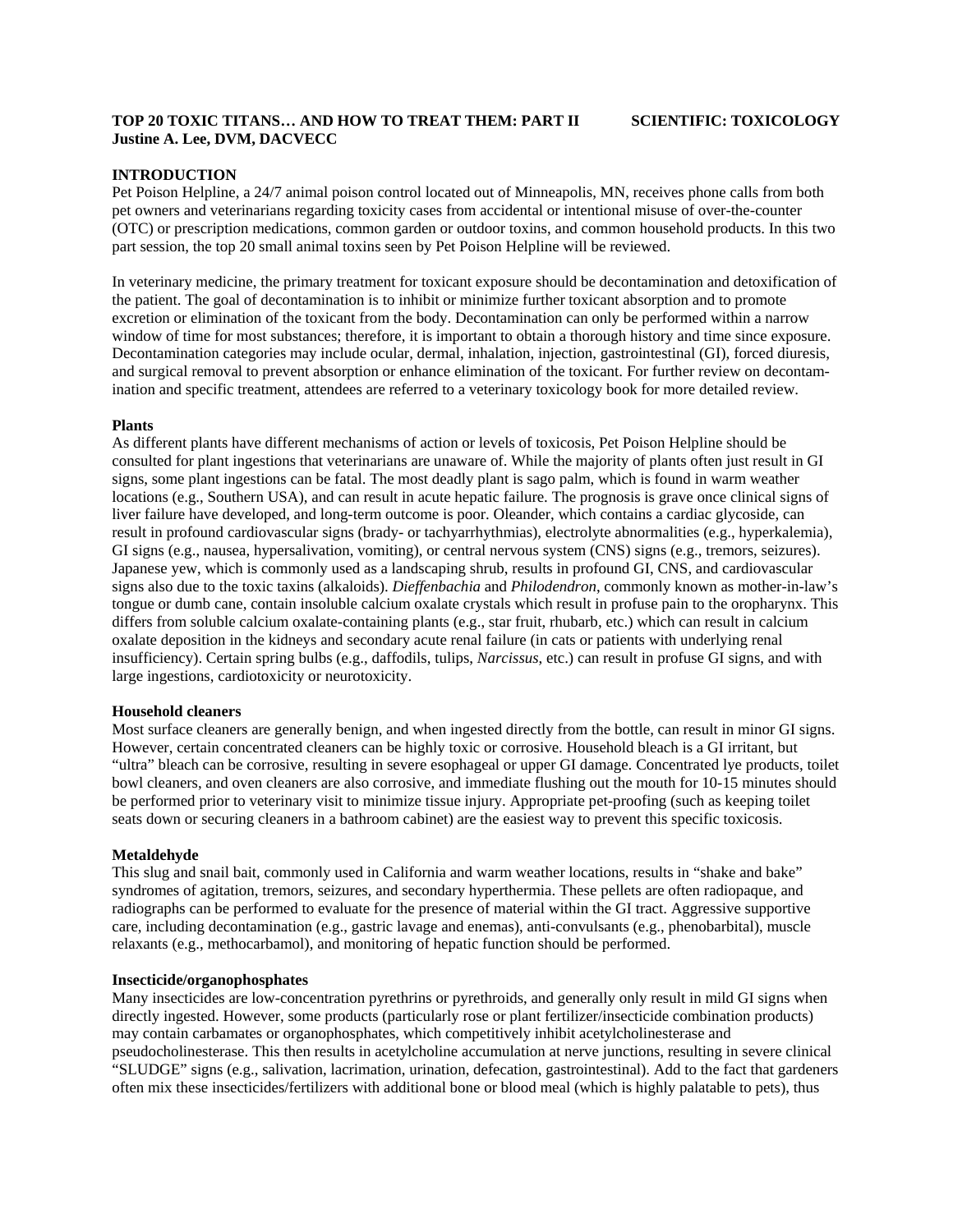resulting in increased ingestion of the toxin. Aggressive therapy with 2-PAM and atropine is imperative, along with 24-hour supportive care.

### **Batteries**

Battery ingestions occur quite frequently by dogs. This is often witnessed by the owner, or a chewed battery may be found by the owner. Often times, the pet owner may notice that the remote control is chewed on and the batteries are missing. When the casing for a battery is punctured, there is risk for alkaline or acidic material to leak out, resulting in severe ulceration to exposed tissues. The most common battery ingestion is of an alkaline dry cell battery (e.g., 9 volt, D, C, AA, AAA) or button/disc batteries. Alkaline dry cells (the majority of household batteries) contain potassium hydroxide or sodium hydroxide. When the compounds come in contact with tissue, liquefaction necrosis occurs, causing deeply penetrating ulcers. In addition, newer types of "disc shaped" batteries can allow an electric current to pass to the tissues of the GIT as the battery is passed. This can result in a current-induced necrosis, resulting in tissue damage or even perforation of the oropharynx, esophagus, stomach or small intestine. Lithium button type batteries are the most dangerous, as one 3 volt battery can result in severe necrosis to the GIT or esophagus within 15-30 minutes of contact. Finally, certain batteries contain heavy metals (such as mercury, zinc, cobalt, lead, nickel or cadmium). Heavy metal toxicity can occur, albeit rare, if the battery remains in the GIT for more than 2-3 days.

With any type of battery ingestion, the pet owner should seek veterinary attention immediately. A thorough oral exam and physical exam should be performed. Oral ulcerations may not be present for hours. The presence of black powdered material may be seen in the mouth, and occurs when dry cell batteries are punctured. The mouth should be thoroughly flushed and lavaged for 15-20 minutes with tepid tap water. A lateral abdominal radiograph (including the caudal esophagus in the chest) should be performed to evaluate the presence of the battery in the abdomen. Ideally, prompt removal should occur to prevent further corrosive injury. The use of endoscopy or surgery may be necessary. Emesis induction is not typically recommended, as corrosive injury may occur to the esophagus and oropharynx. Treatment includes removal of the battery, anti-ulcer medication (including H2 blockers and sucralfate) for 5-7 days, a bland or high-fiber diet, and analgesic therapy if necessary.

#### **Fire starter logs**

Fire starter logs typically do not pose a "toxicosis" risk, but rather a foreign body obstruction (FBO) risk. Most types (e.g., Duraflame®) are made of compressed sawdust and wax, and do not break down in the stomach, resulting in a FBO. Rarer types of fire starter logs may contain heavy metals to provide a "color sparkle" to the fireplace. With recent ingestion, emesis induction should be performed to prevent FBO. If unknown ingestion or prolonged ingestion has occurred, abdominal radiographs should be performed to evaluate for the presence of gastric contents or FBO. If the material has passed out of the stomach, the use of a high-fiber diet, anti-emetic therapy, and careful monitoring (based on clinical signs, radiographic evidence of obstruction, etc.) should be performed. With massive ingestions demonstrating evidence of FBO, surgical intervention may be necessary.

#### **Hydrocarbons**

Hydrocarbons consist of chemicals containing a hydrogen and carbon group as their main constituents. Examples include liquid fuels such as kerosene, engine oil, tiki-torch fuels, gasoline, diesel fuels, paint solvents, wood stains, wood strippers, liquid lighter fluids, asphalt/roofing tar, etc. These are often referred to as "petroleum distillates" based on their viscosity, carbon chain length, and lipid solubility. It is *contraindicated* to induce emesis with hydrocarbon toxicity, due to the risks of aspiration pneumonia; due to the low viscosity of hydrocarbons, these compounds are more easily aspirated, resulting in respiratory injury and secondary infection. In general, hydrocarbons are GIT irritants, but can also be irritants to the respiratory system (if inhaled), eyes, and skin also. Clinical signs include vomiting, nausea, tachypnea, and dermal or ophthalmic irritation. Typically, GIT irritation is self-limiting. Patients should be treated with anti-emetic therapy, possible subcutaneous fluid therapy (to assist in hydration), fasting (no food per os), and initiation onto a bland diet. Patients demonstrating any coughing, retching, or tachypnea post-ingestion should have chest radiographs performed to rule out aspiration pneumonia, of which treatment is supportive (e.g., oxygen therapy, IV fluids, antibiotic therapy, nebulization and coupage, etc.).

## **Bone or blood meal**

Bone meal and blood meal are by-products from the meatpacking industry that are widely utilized as soil amendment products, fertilizer components, or as deer, rabbit and wildlife repellants. Bone or blood meal are "organic" compounds, and with the increased use of organic products in lawn and gardening, have resulted in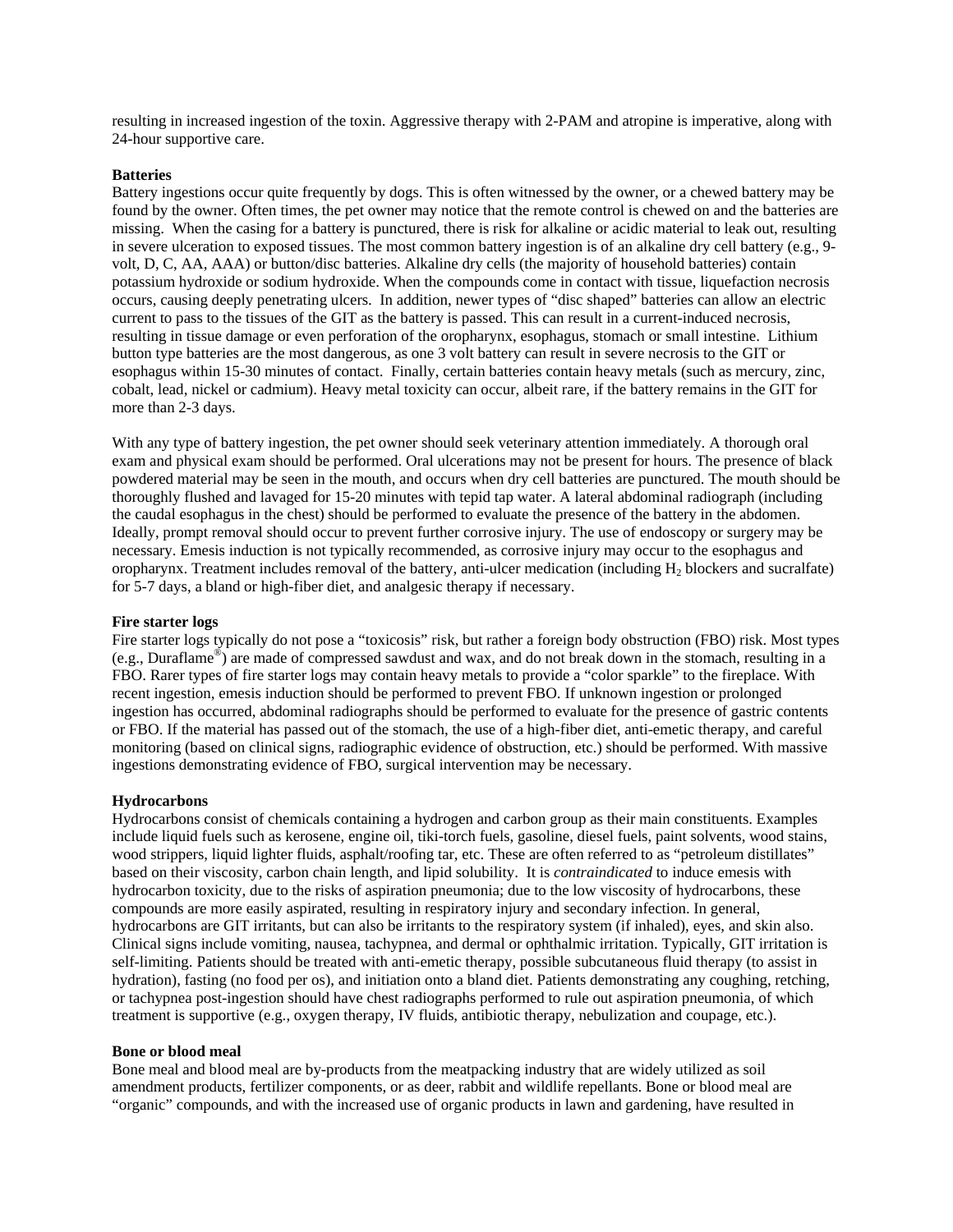increased exposure opportunities for animals. These are often considered low-level toxicities, but can result in FBO, severe pancreatitis, or GIT irritation with ingestion. A thorough history must be obtained from the pet owner, as these products are often mixed with more toxic agents (such as organophosphates found in rose fertilizers) which result in severe toxicosis. Bone meal and blood meal are highly palatable to dogs and can result in unintentional, large ingestions. Tulip, daffodil and hyacinth bulbs are often "dusted" in bone meal when planted to fertilize and aid in repelling squirrels. The scent of bone meal may entice dogs to dig up newly planted bulbs and subsequently ingest both the potentially toxic bulb and bone meal. Large ingestions of bone meal can congeal into a solid ball in the stomach, resulting in a FBO. Large ingestions of blood meal can congeal into a gelatinous FBO. Decontamination is recommended with recent large ingestions or with dogs with a prior history of pancreatitis. Radiographs should be performed to determine if the material has passed out of the stomach, and to evaluate for the presence of gastric contents or FBO. With massive ingestions demonstrating evidence of FBO, surgical intervention may be necessary. In general, decontamination and symptomatic and supportive care are indicated.

## **Toad poisoning**

The *Bufo* toad is found in warm locations such as Florida, Texas, Hawaii, and along areas in California. While toad identification is often difficult (particularly if ingested or macerated!), ingestions in these locations should be treated as toxic due to the bufotoxin, which acts like a cardiac glycoside. Toxicosis has been seen even when dogs have ingested the water that toads have sat in. Immediate flushing of the mouth is necessary, as the toxin is easily absorbed by the mucous membranes. Cardiovascular signs such as brady- or tachycardia can rapidly develop, along with respiratory signs (e.g., tachypnea, dyspnea) and neurologic signs (e.g., ataxia, nystagmus, recumbency, tremors, and seizures).

# **Ethylene glycol**

 Accidental or malicious poisoning with antifreeze is common, as the public is generally well aware of the narrow margin of safety with antifreeze. As little as a tablespoon can result in severe acute renal failure in canine patients. While the antidote, fomepizole (also known as  $4-MP$ ) is expensive, it is life-saving when administered within the first 8-12 hours of ingestion. In cats, the antidote (either ethanol or 4-MP) must be administered within 3 hours of ingestion to be effective. Ethanol, which also competes with alcohol dehydrogenase, thereby preventing metabolism of ethylene glycol into its more toxic metabolites, can also be used. Once a patient has already developed azotemia, the prognosis is generally poor to grave without hemodialysis.

## **Alcohol**

Pet owners are generally smart enough to avoid giving mixed drinks to their pets. Often, the source of alcohol actually stems from baking. Ingestion of unleavened bread dough can result in a mass of doughy material in the stomach, resulting in a possible foreign body or bloat. When the bread dough sits in the warm, moist environment of the stomach, the stomach acts as an "oven," causing the dough to rise. Rarely, gastric dilatation-volvulus (GDV) can occur from gas production. Gastric lavage with cold water may stop this process, and assist in removal of dough from the stomach. Rarely, surgery is necessary to remove the foreign material. Another risk of bread dough ingestion is the risk of ethanol toxicosis. When the yeast is metabolized, it produces alcohol and carbon dioxide, which is rapidly absorbed from the stomach, resulting in ethanol toxicity. Clinical signs include vocalization, behavioral changes, ataxia, recumbency, hypoglycemia, and coma.

# **Strychnine**

This toxicosis is rarely seen anymore, but can result in severe clinical signs of tremoring, seizuring, and death. Intentional baiting of raw meat laced with strychnine is often used in the western USA to kill coyotes, and dogs (and other wildlife) are often secondarily affected. Treatment includes decontamination, thermoregulation (cooling measures, if needed), muscle relaxants and anti-convulsants. Patients should be placed in a low-stimuli environment, as noise, light, and activity may result in stimulation of seizures.

## **CONCLUSION**

Pet owners should be appropriately educated on how to pet-proof the house, and be trained on what common household products and kitchen items are poisonous. Pet owners should also be appropriately educated on crate training to help minimize toxin exposure. Once a pet is exposed to a toxicant, it is imperative to determine if emesis is appropriate, and to understand when it may be contraindicated (e.g., symptomatic patient, delayed time since exposure, hydrocarbons, etc.). Knowledge of the underlying mechanism of action, the pharmacokinetics (including